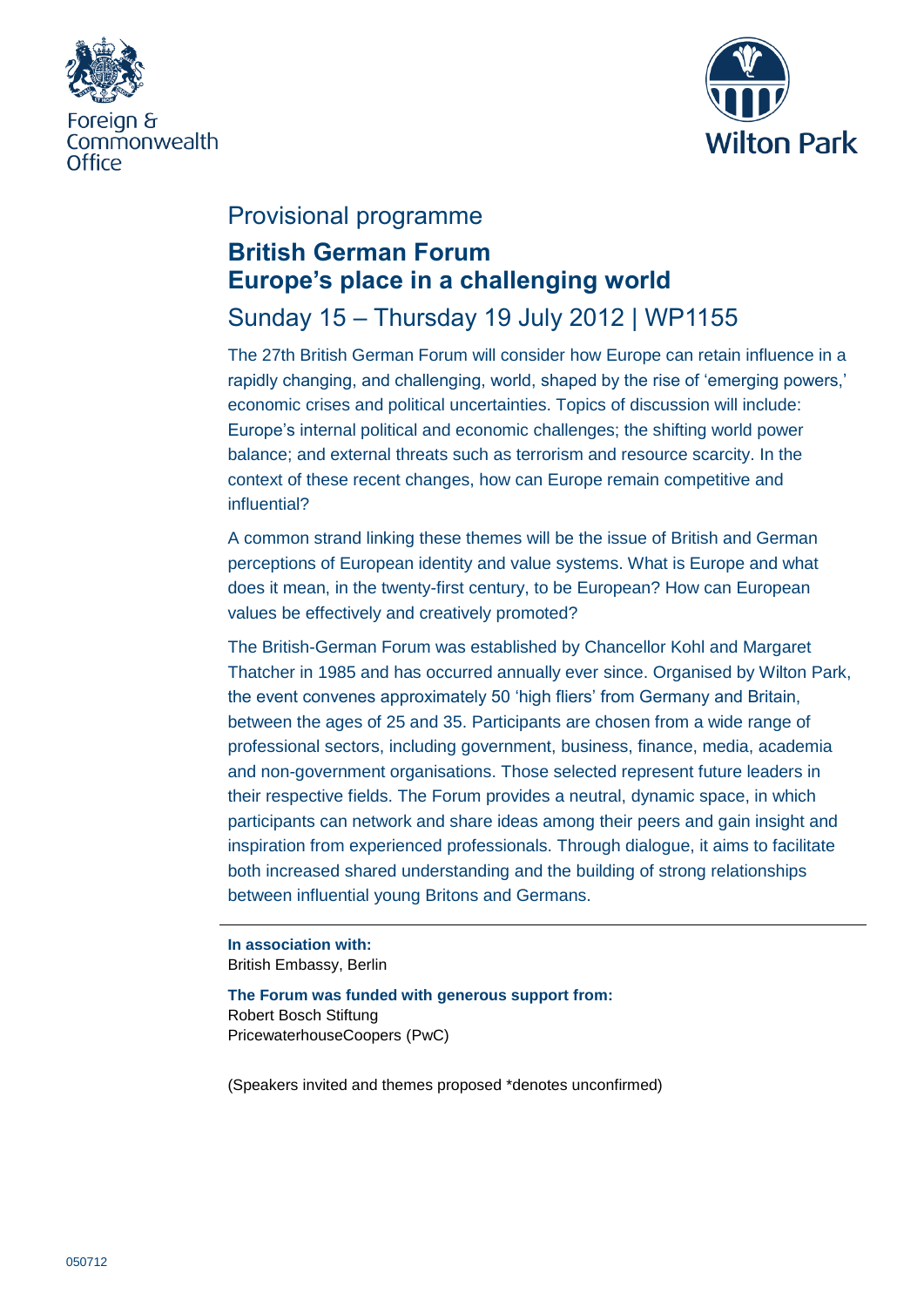### **Sunday 15 July**

| 1530 onwards | Participants arrive - afternoon tea served                                                                                                                                                                                                               |
|--------------|----------------------------------------------------------------------------------------------------------------------------------------------------------------------------------------------------------------------------------------------------------|
| 1630-1715    | <b>Welcome and introduction</b>                                                                                                                                                                                                                          |
|              | <b>Robin Hart</b><br>Director of Programmes, Wilton Park, Steyning                                                                                                                                                                                       |
|              | <b>Camilla Fenning</b><br>Programme Director, Wilton Park, Steyning                                                                                                                                                                                      |
|              | <b>Christian Hänel</b><br>Deputy Head of Department, Robert Bosch Stiftung, Stuttgart                                                                                                                                                                    |
| 1715-1830    | 1. Setting the context: the changing global framework                                                                                                                                                                                                    |
|              | What are the main ways in which the international framework has changed in the last<br>decade? How can the current political and economic situation be explained and what are<br>the most significant challenges facing Britain and Germany as a result? |
|              | <b>Simon McDonald</b><br>Ambassador, British Embassy, Berlin                                                                                                                                                                                             |
|              | <b>Ulrike Guérot</b><br>Senior Policy Fellow and Representative for Germany, European Council on Foreign<br>Relations, Berlin                                                                                                                            |
|              | <b>Volker Hoff</b><br>Vice President, Government Relations, Public Policy Europe, Adam Opel AG, Rüsselsheim                                                                                                                                              |
| 1830         | Drinks reception                                                                                                                                                                                                                                         |
| 1900         | Dinner                                                                                                                                                                                                                                                   |

### **Monday 16 July**

| 0800-0900 | <b>Breakfast</b> |
|-----------|------------------|
|           |                  |

### **0900-1030 2. Europe: a crisis of identity?**

Given current political changes, is it still clear what Europe represents? What is Europe, and how do British and German perspectives differ, particularly of the EU? How do other European players view Britain and Germany; how can we bridge different conceptions and seek mutual understanding? What changes to the political framework of the EU are necessary and how might these be achieved? What are the threats and opportunities posed by enlargement of the EU? Does the young generation hold hope or fear for the future? What have the impacts of the debt crisis been on the EU; fragmentation, power shifts, lack of public trust?

#### **Mara Delius**

Culture Editor, Die Welt, Berlin

#### **Daniel Möckli**

Head, Strategic Trends Analysis, Centre for Security Studies, Eidgenössische Technische Hochschule (ETH), Zurich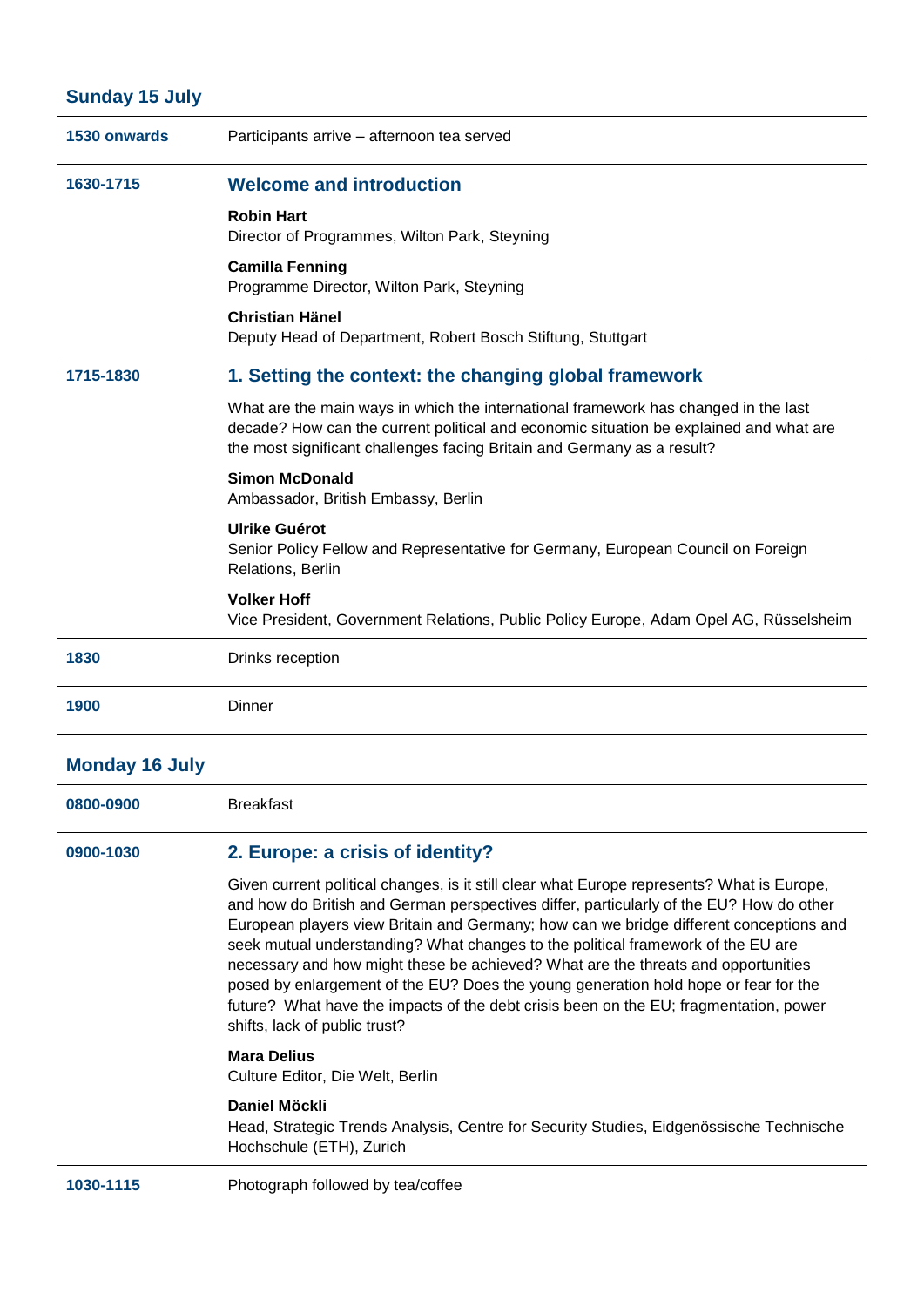#### **1115-1245 3. The future of the Euro and European economies**

What is the future of the Eurozone and what role can Britain and Germany play in stabilising the Euro's future? Does a smaller Eurozone remain the best option for future stability? Given their very different relations to the Euro, how can Britain and Germany cooperate? What are the key economic changes that are required and how should European states work together to produce creative and innovative responses to the economic crisis? What are the wider implications of the Eurozone crisis?

#### **Stefan Georg**

Chairman, Delta Economics, London

#### **Mats Persson**

|           | Director, Open Europe, London                                                                                                                                                                                                                                                                                                                                                                                                           |
|-----------|-----------------------------------------------------------------------------------------------------------------------------------------------------------------------------------------------------------------------------------------------------------------------------------------------------------------------------------------------------------------------------------------------------------------------------------------|
| 1300-1500 | Lunch                                                                                                                                                                                                                                                                                                                                                                                                                                   |
| 1500-1630 | 4. Meeting domestic challenges                                                                                                                                                                                                                                                                                                                                                                                                          |
|           | Presentations in plenary, during which the speakers will address the key domestic<br>challenges as they see them.                                                                                                                                                                                                                                                                                                                       |
|           | <b>Matthew Robinson</b><br>Global Trends Director, Accenture Institute for High Performance, London; British German<br>Forum alumnus                                                                                                                                                                                                                                                                                                    |
|           | <b>Will Straw</b><br>Associate Director for Globalisation and Climate Change, Institute for Public Policy<br>Research (IPPR), London                                                                                                                                                                                                                                                                                                    |
|           | <b>Phillip Blond</b><br>Director, ResPublica, London                                                                                                                                                                                                                                                                                                                                                                                    |
|           | The plenary session will be followed by working groups, on the following topics:                                                                                                                                                                                                                                                                                                                                                        |
|           | Theme 1 - Growth and jobs<br>What are Germany and Britain's prospects for growth? How can growth be created and<br>sustained? What are the possibilities for growth and job creation posed by technological<br>innovation and a revival of the manufacturing sector? How can Britain and Germany foster<br>entrepreneurship?<br>Chair: Stefan Georg, Chairman, Delta Economics, London                                                  |
|           | <b>Theme 2 - Education</b><br>How can Europe's economy be boosted through educational reform? What are the current<br>strengths and weaknesses in Germany and Britain's education systems and what reforms<br>are needed to encourage growth and job creation?<br>Chair: Phillip Blond, Director, ResPublica, London                                                                                                                    |
|           | Theme 3 - State and society<br>What should the respective roles of state and civil society be in a time of austerity? How do<br>British and German young people view the state of democracy in Europe? Is there a need<br>to rebalance the state? How should participatory democracy be enhanced?<br>Chair: Matthew Robinson, Global Trends Director, Accenture Institute for High<br>Performance, London; British German Forum alumnus |
|           | <b>Theme 4 - Migration and multiculturalism</b><br>What are the difficulties and opportunities presented by migration? What measures need to                                                                                                                                                                                                                                                                                            |

be taken in order to build harmonious societies? Are politicians correct to talk of the 'failure of multiculturalism'?

**Chair: Will Straw**, Associate Director for Globalisation and Climate Change, Institute for Public Policy Research (IPPR), London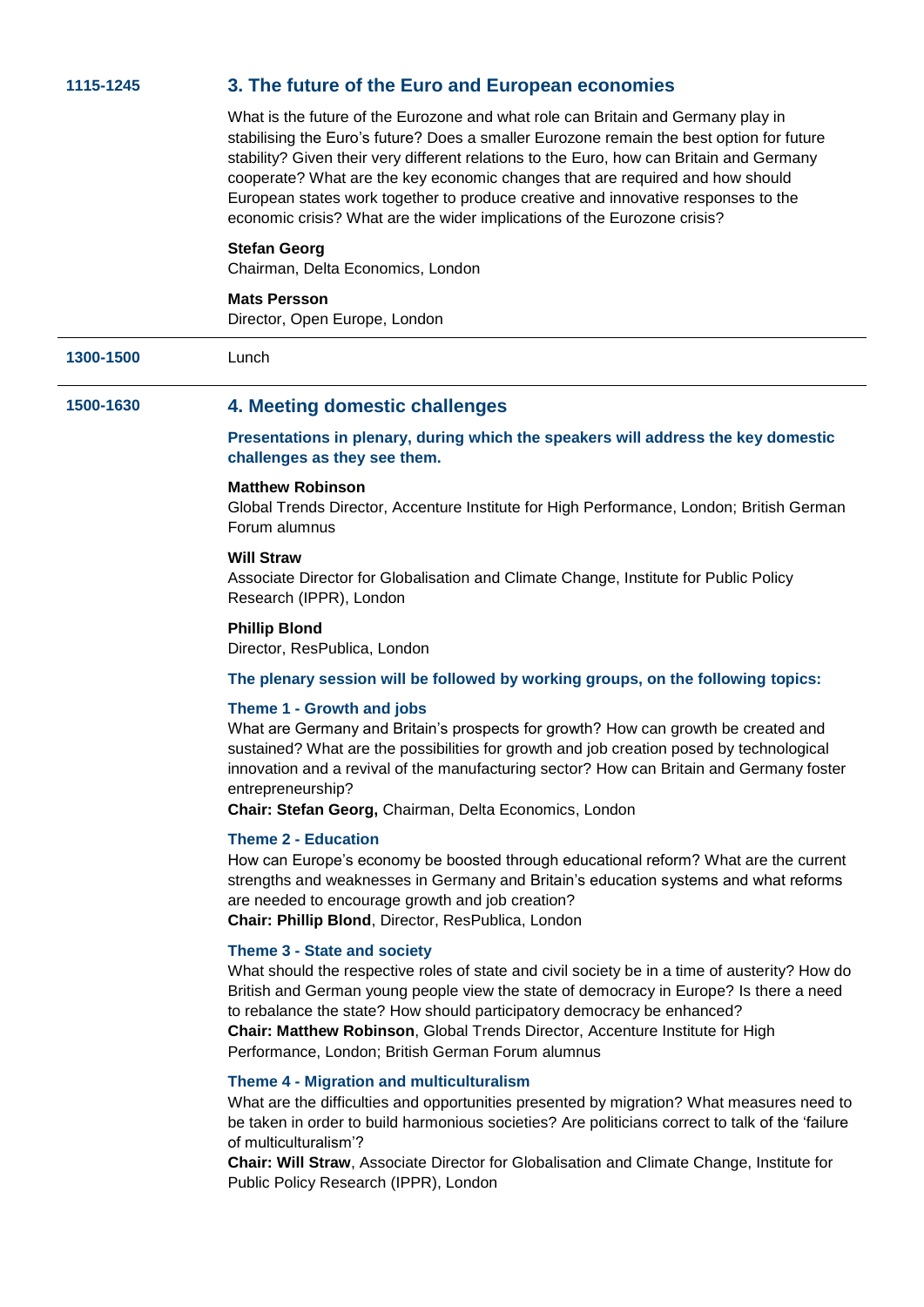| 1630-1700 | Tea/coffee                                                                                                                                                                                                                                                                                                                                                                                                                                                                                                                       |
|-----------|----------------------------------------------------------------------------------------------------------------------------------------------------------------------------------------------------------------------------------------------------------------------------------------------------------------------------------------------------------------------------------------------------------------------------------------------------------------------------------------------------------------------------------|
| 1700-1730 | <b>Report back from working groups</b>                                                                                                                                                                                                                                                                                                                                                                                                                                                                                           |
| 1730-1845 | 5. The shift to emerging powers                                                                                                                                                                                                                                                                                                                                                                                                                                                                                                  |
|           | What are the implications of the rise of new economic powers for Britain, Germany and<br>Europe, particularly for Europe's economic competitiveness? How real and pertinent are<br>fears that power is slipping from Europe's grasp? Should Europe accept a more limited role<br>in the global power balance? In what areas would increased cooperation and integration<br>between Europe and the emerging powers be most beneficial and valuable? How do Britain<br>and Germany's key partnerships with emerging powers differ? |
|           | <b>Andreas Klasen</b><br>Partner, Head of Economics and Policy, PricewaterhouseCoopers (PwC), Hamburg; British<br>German Forum alumnus                                                                                                                                                                                                                                                                                                                                                                                           |
|           | <b>Gerard Lyons</b><br>Chief Economist and Group Head of Global Research, Standard Chartered Bank, London                                                                                                                                                                                                                                                                                                                                                                                                                        |
|           | Daniel Brössler<br>Foreign Policy Correspondent, Süddeutsche Zeitung, Berlin                                                                                                                                                                                                                                                                                                                                                                                                                                                     |
| 1845      | Bar open for pre-barbecue drinks                                                                                                                                                                                                                                                                                                                                                                                                                                                                                                 |
| 1900      | Barbecue hosted by Richard Burge, Chief Executive, Wilton Park                                                                                                                                                                                                                                                                                                                                                                                                                                                                   |

| 0700      | <b>Breakfast</b>                                                                                                                                         |
|-----------|----------------------------------------------------------------------------------------------------------------------------------------------------------|
| 0740      | Coach departs for London                                                                                                                                 |
| 1045-1145 | Parliament and Europe: uneasy bedfellows or constructive partners?                                                                                       |
|           | <b>Location: House of Commons, Committee Room 12</b>                                                                                                     |
|           | Chair: Paul Farrelly, Labour Member of Parliament for Newcastle-under-Lyme, House of<br>Commons, London; Chair, All-Party Parliamentary Group on Germany |
|           | <b>Panellists:</b><br><b>John Roper</b><br>Liberal Democrat Member, House of Lords, London                                                               |
|           | John Glen<br>Conservative Member of Parliament for Salisbury, House of Commons, London; British<br>German Forum alumnus                                  |
|           | <b>Mark Hendrick</b><br>Labour Member of Parliament for Preston, House of Commons, London                                                                |
|           | <b>Angus Robertson</b><br>SNP Member of Parliament for Moray, House of Commons, London; British-German Forum<br>alumnus                                  |
|           | <b>Jenny Willott</b><br>Liberal Democrat Member of Parliament for Cardiff Central, House of Commons, London                                              |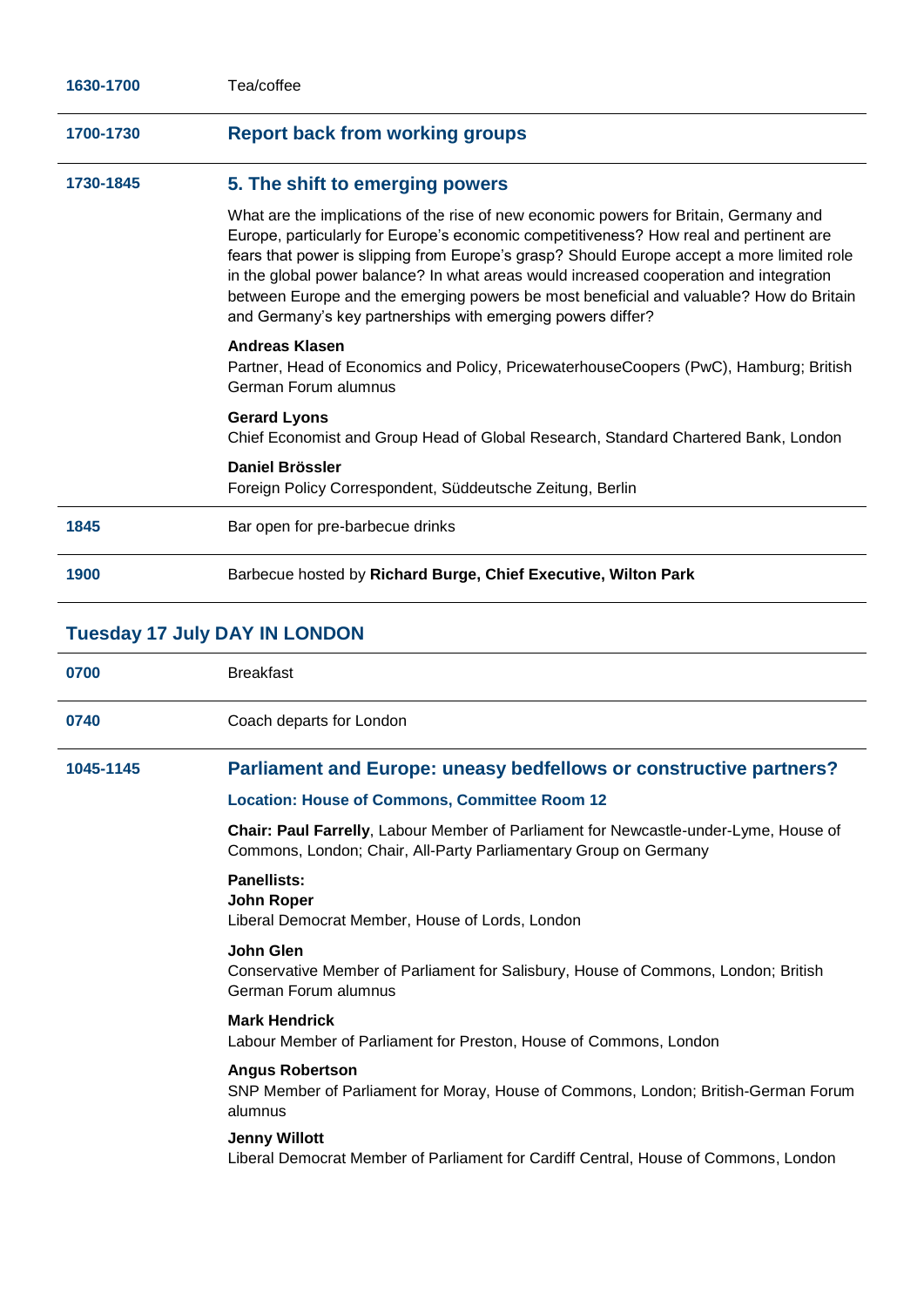| 1245-1415         | Lunch at the German Embassy (Ambassador's Residence)                                             |
|-------------------|--------------------------------------------------------------------------------------------------|
|                   | Hosted by HE Mr Georg Boomgaarden, Ambassador of the Federal Republic of Germany,<br>London      |
| 1430-1530         | Panel discussion: Europe's place in a challenging world                                          |
|                   | <b>Location: German Embassy</b>                                                                  |
|                   | Panellists:<br>Georg Boomgaarden<br>Ambassador of the Federal Republic of Germany, London        |
|                   | <b>Jonathan Scheele</b><br>Head, European Commission Representation in the UK, London            |
|                   | <b>Simon Manley</b><br>Director, Europe, Foreign and Commonwealth Office, London                 |
| 1600              | Cultural visit - Tate Britain [optional exhibition: 'Migrations- Journeys into British Art'- £6] |
| 1715              | Coach departs for Wiston House                                                                   |
| 1930              | Coach arrives Wiston House                                                                       |
| c <sub>1930</sub> | <b>Buffet dinner</b>                                                                             |

## **Wednesday 18 July**

| 0800-0900 | <b>Breakfast</b>                                                                                                                                                                                                                                |
|-----------|-------------------------------------------------------------------------------------------------------------------------------------------------------------------------------------------------------------------------------------------------|
| 0900-1030 | 6. Meeting external challenges                                                                                                                                                                                                                  |
|           | What are the key external challenges facing Europe, and the main threats to security and<br>prosperity? How do, for example, organised crime, terrorism, resource scarcity and<br>instability on Europe's borders threaten Britain and Germany? |
|           | <b>Cornelius Adebahr</b><br>Associate Fellow, Alfred von Oppenheim Center for European Studies, German Council on<br>Foreign Relations (DGAP), Berlin and Tehran; British German Forum alumnus                                                  |
|           | <b>Markus Kaim</b><br>Head, International Security Program, German Institute for International and Security<br>Affairs (SWP), Berlin                                                                                                            |
|           | Sabrina Schulz<br>Senior Policy Advisor, Third Generation Environmentalism (E3G); Fellow, Stiftung Neue<br>Verantwortung (SNV), Berlin                                                                                                          |
|           | <b>Matthew Lockwood</b><br>Head, Climate Change, Institute of Development Studies (IDS), Brighton                                                                                                                                               |
| 1030-1100 | Tea/coffee                                                                                                                                                                                                                                      |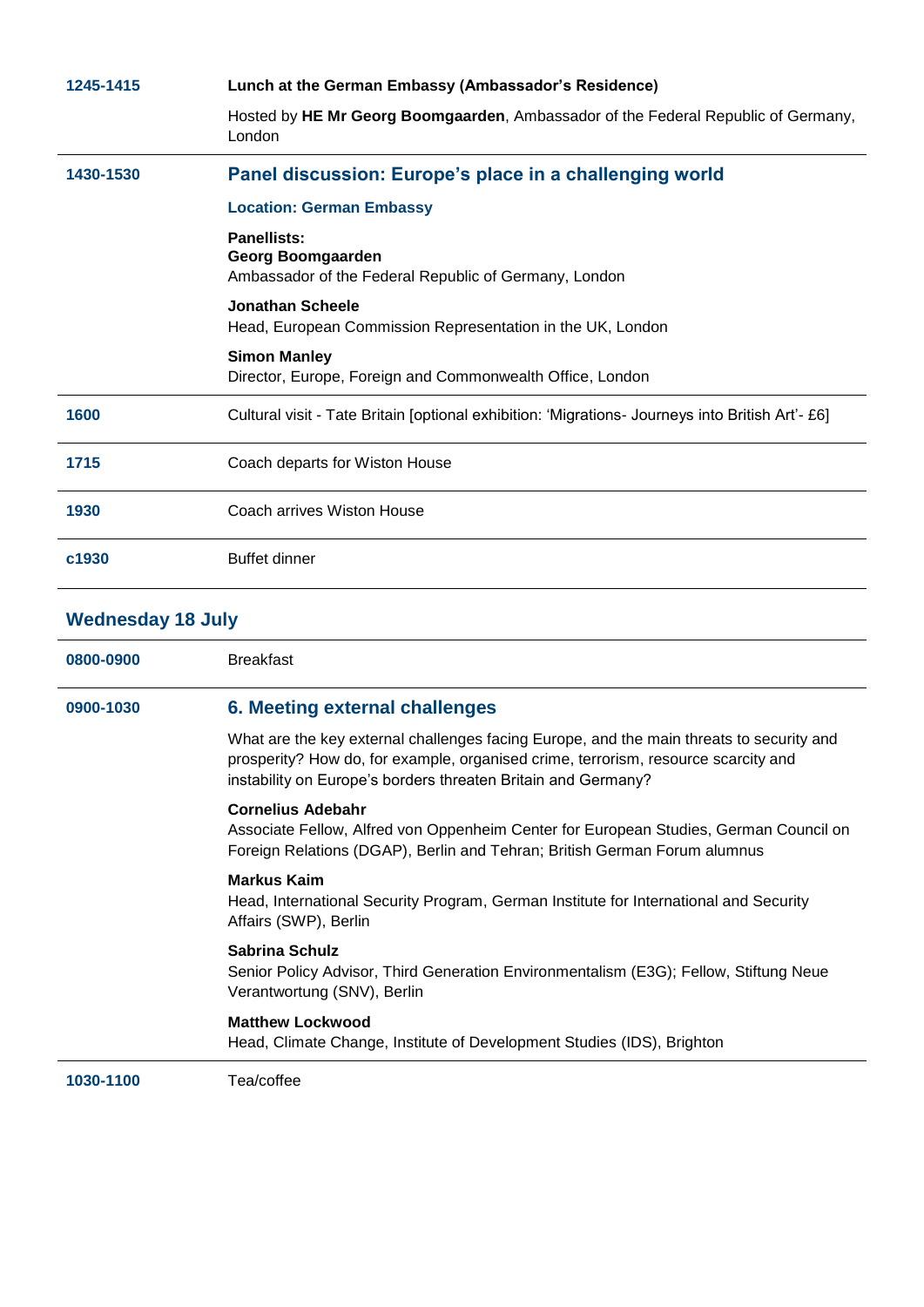| 1100-1200 | 7. Meeting external challenges: working groups                                                                                                                                                                                                                                                                                                                           |
|-----------|--------------------------------------------------------------------------------------------------------------------------------------------------------------------------------------------------------------------------------------------------------------------------------------------------------------------------------------------------------------------------|
|           | Working groups will examine the key challenges identified in the plenary session in more<br>detail.                                                                                                                                                                                                                                                                      |
|           | Discussion groups could include:                                                                                                                                                                                                                                                                                                                                         |
|           | From a world of plenty to a world of scarcity<br>$\bullet$<br><b>Terrorism and organised crime</b><br>$\bullet$<br>Instability on European borders<br>$\bullet$                                                                                                                                                                                                          |
|           | These groups will consider such questions as: How does this challenge impact on Europe's<br>position in the world? In what ways do Germany and Britain's approaches differ? How can<br>Britain and Germany cooperate and forge solutions?                                                                                                                                |
| 1200-1230 | 8. Feedback from working groups                                                                                                                                                                                                                                                                                                                                          |
| 1245      | Lunch                                                                                                                                                                                                                                                                                                                                                                    |
| 1345-1445 | Football match (optional)                                                                                                                                                                                                                                                                                                                                                |
| 1515-1630 | 9. The branding of Europe                                                                                                                                                                                                                                                                                                                                                |
|           | Are the ways in which Europe projects itself in the world fundamentally out-of-date? Should<br>we develop a whole new way of promoting European values and strategic priorities? Are<br>governments aware and engaged with the societies that they are trying to represent? What<br>are more dynamic and modern ways of engaging, and ensuring influence for the future? |
|           | <b>Elizabeth Linder</b><br>Politics and Government Specialist, EMEA, Facebook, London                                                                                                                                                                                                                                                                                    |
|           | Peter van Ham<br>Senior Research Fellow, Netherlands Institute of International Relations 'Clingendael', The<br>Hague                                                                                                                                                                                                                                                    |
|           | <b>Christian Blüemelhuber</b><br>Faculty Director, Solvay Brussels School of Economics and Management, Brussels                                                                                                                                                                                                                                                          |
| 1630-1700 | Tea/coffee                                                                                                                                                                                                                                                                                                                                                               |
| 1700-1830 | 10. Where is Europe's place in a challenging world?                                                                                                                                                                                                                                                                                                                      |
|           | How can Britain and Germany work together to address the threats and challenges facing<br>Europe, both domestically and externally? What are the best outcomes for Europe and how<br>do we achieve these? What are the key next steps that need to be taken?                                                                                                             |
|           | Discussions in smaller groups<br>followed by<br>Presentations by the groups in plenary                                                                                                                                                                                                                                                                                   |
| 1900      | <b>Reception drinks</b>                                                                                                                                                                                                                                                                                                                                                  |
| 1930      | Forum dinner                                                                                                                                                                                                                                                                                                                                                             |